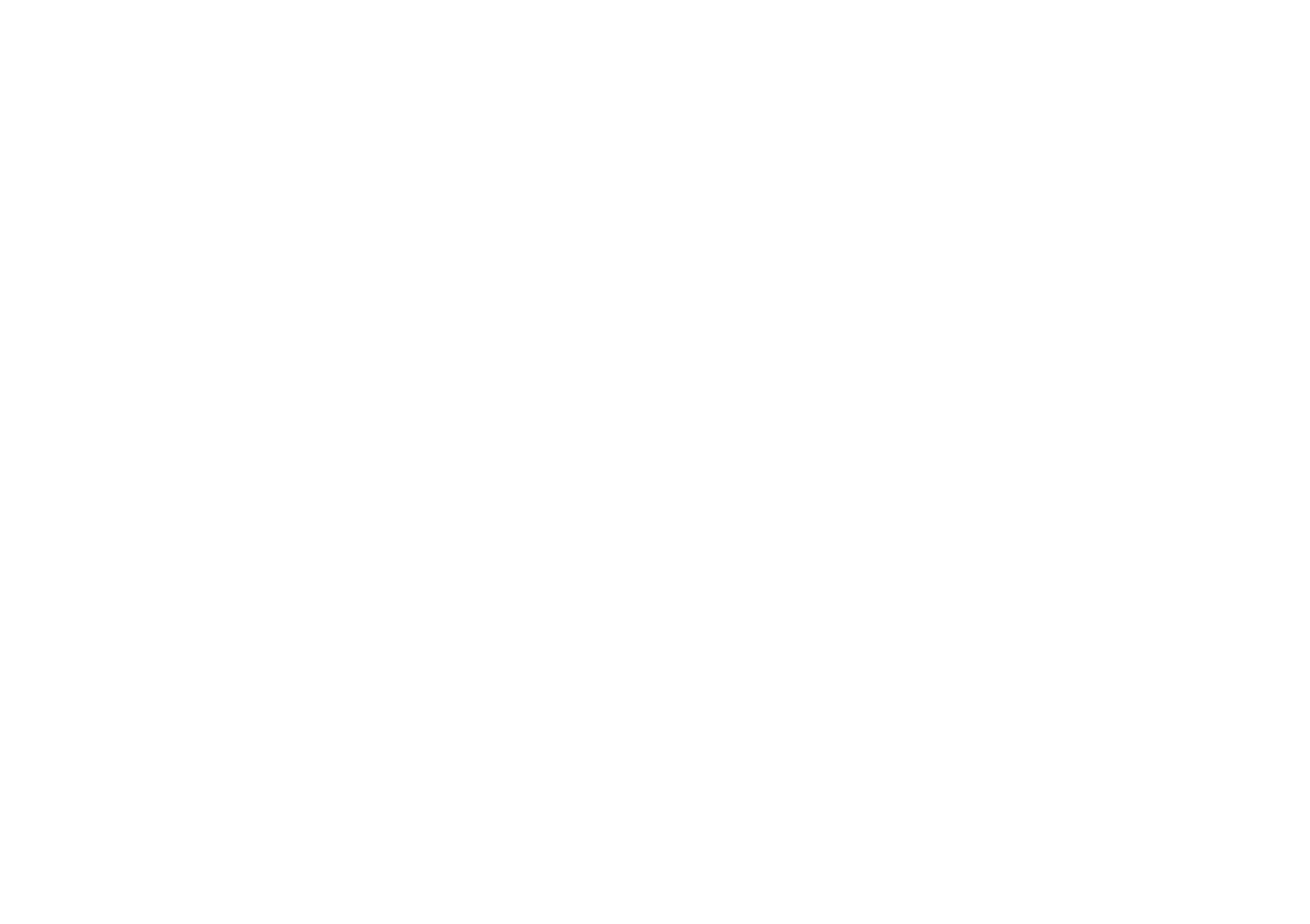## **SOUTH AFRICA: INNOVATIVE, BUSINESS FRIENDLY COUNTRY**



#### POPULATION **56,7 Million**

MEDIAN AGE **27,1 YEARS** 

GDP PER CAPITA **\$6377** 

#### **TIMEZONE EUROPEAN**

BUSINESS LANGUAGE **ENGLISH**

FDI (2018) \$5.3bn of inflows **+165.8 %**

South Africa was the Top African destination for FDI, attracting **139** projects in 2016

WORLD ECONOMIC FORUM '18/19 OUT OF 141 most competitive country in innovation **60th 46th**

capability

South Africa remains one of the **10** best countries for doing business in Africa 2019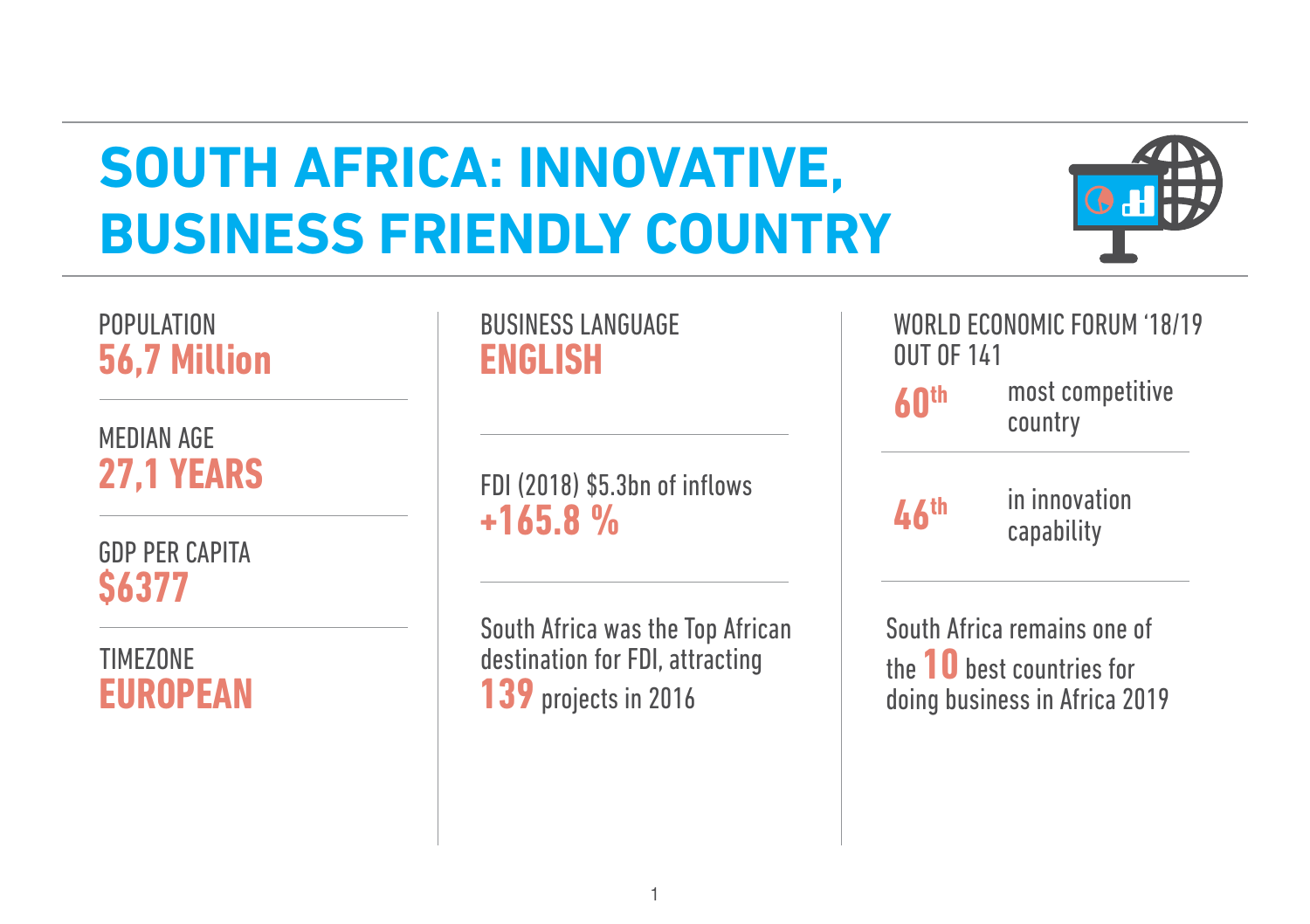## **TECH IN SOUTH AFRICA**



| South Africa has the<br>largest telecoms<br>market in Africa | South Africa has one of the<br>most robust mobile<br><b>infrastructures</b>       |                                               |
|--------------------------------------------------------------|-----------------------------------------------------------------------------------|-----------------------------------------------|
| <b>MOBILE PENETRATION</b>                                    | <b>INTERNET PENETRATION</b>                                                       | Tech governance ranking is $73$               |
| 169%                                                         | <b>54%</b>                                                                        | of 141 countries                              |
| <b>SMART MOBILE USAGE</b>                                    | Mobile share of web traffic in                                                    | <b>Ecommerce Penetration</b>                  |
| 60%                                                          | South Africa: 71 %                                                                | 74%                                           |
| 31,18 million active<br>internet users                       | South Africans Average Daily<br>Internet Usage Per Day<br><b>8Hrs &amp; 32Min</b> | 28,99 million active<br>mobile internet users |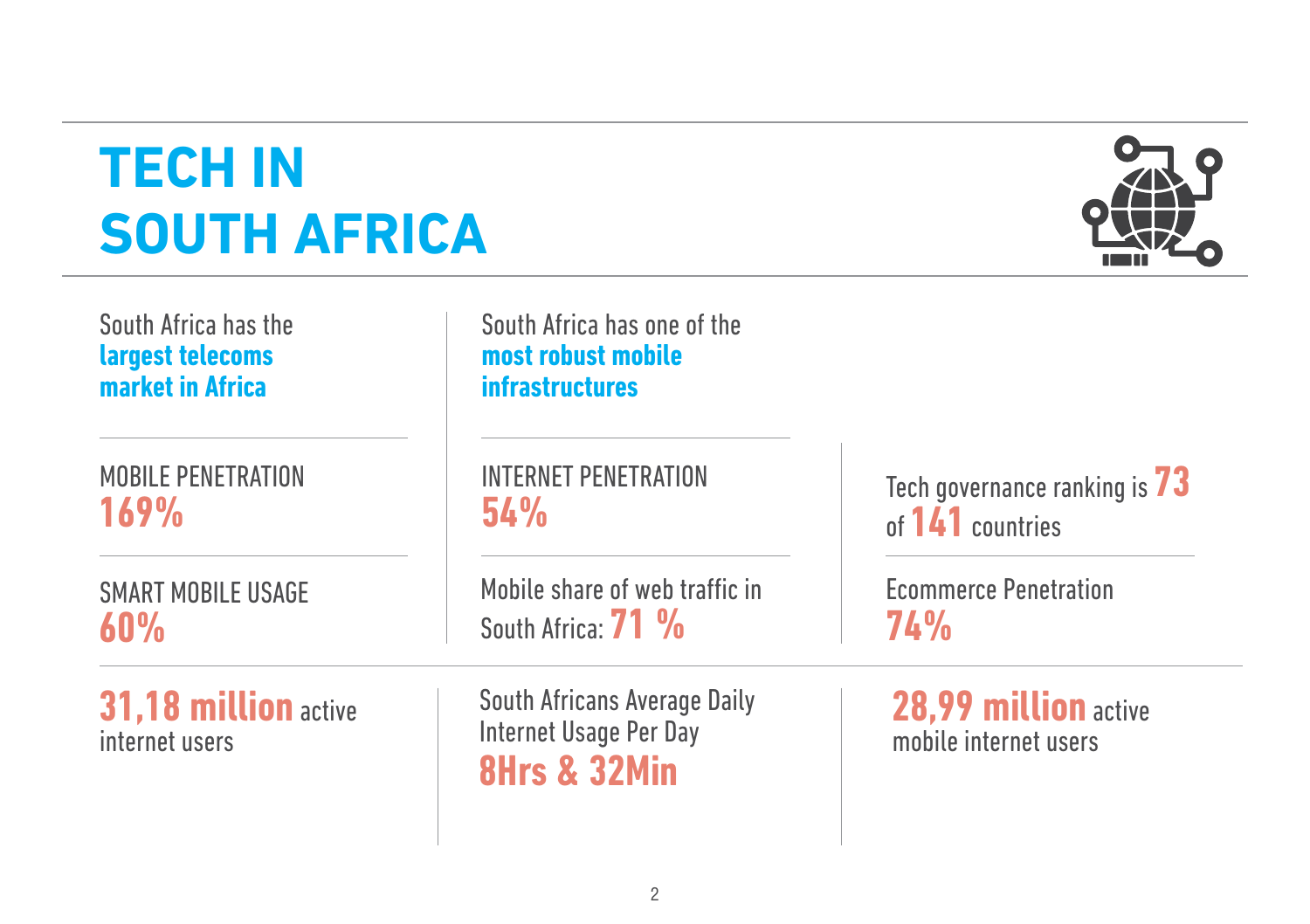## **WORLD-CLASS PROFESSIONAL SERVICES & FINANCIAL MARKETS**

Some of the best local and international financial services, governance, have established offices in Cape Town and operate across South Africa and the continent

#### **WORLD ECONOMIC FORUM RANKS SOUTH AFRICA**

| <b>A</b> 9th     | in strength of<br>auditing &<br>reporting standards | 1 9th            | most competitive<br>financial sector |
|------------------|-----------------------------------------------------|------------------|--------------------------------------|
| 37 <sup>th</sup> | in shareholder<br>governance                        | 26 <sup>th</sup> | in corporate<br>qovernance           |



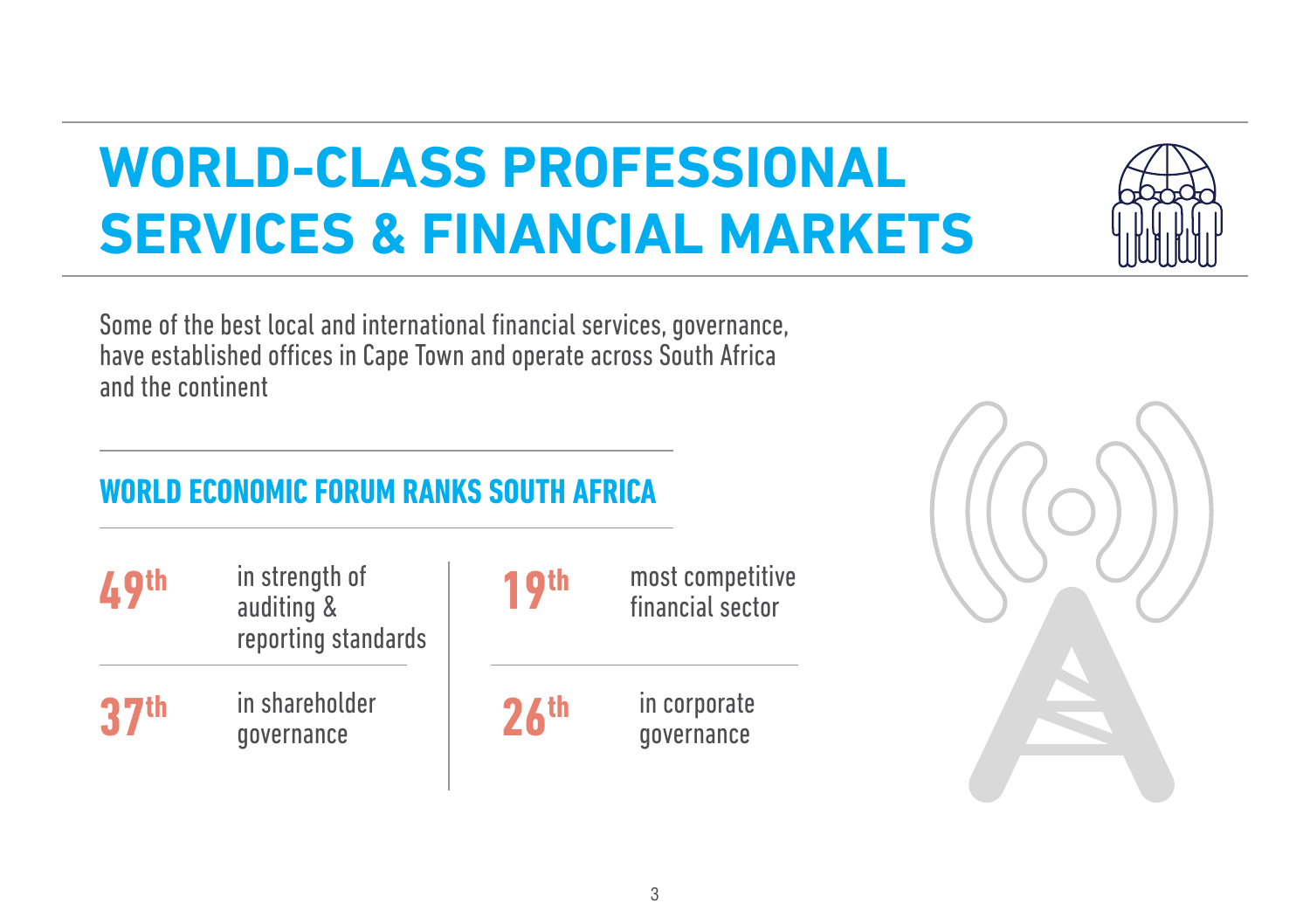#### **CAPE TOWN: SOPHISTICATED,**  H **WELL-RUN, GLOBALLY-FOCUSED CITY** H

# POPULATION

POPULATION UNDER 35 **63%**

INTERNET PENETRATION **63%** 

Home to **50%**of SA's emerging tech companies

**4.5 MILLION 2019** One of the **largest open access** 

**One of the lowest unemployment rate's in SA** & the only province to decrease unemployment in 2019

GROWTH IN PROPERTY VALUES PER YEAR **12%**  over last decade – 2x national average

#### **THE BEST RUN CITY**

**The Western Cape has** widespread fibre networks and **4G** coverage with **5G** being rolled out

NETWORK TO SPAN **+1800 km**

FREE WIFI HOTSPOTS AROUND THE CITY **715**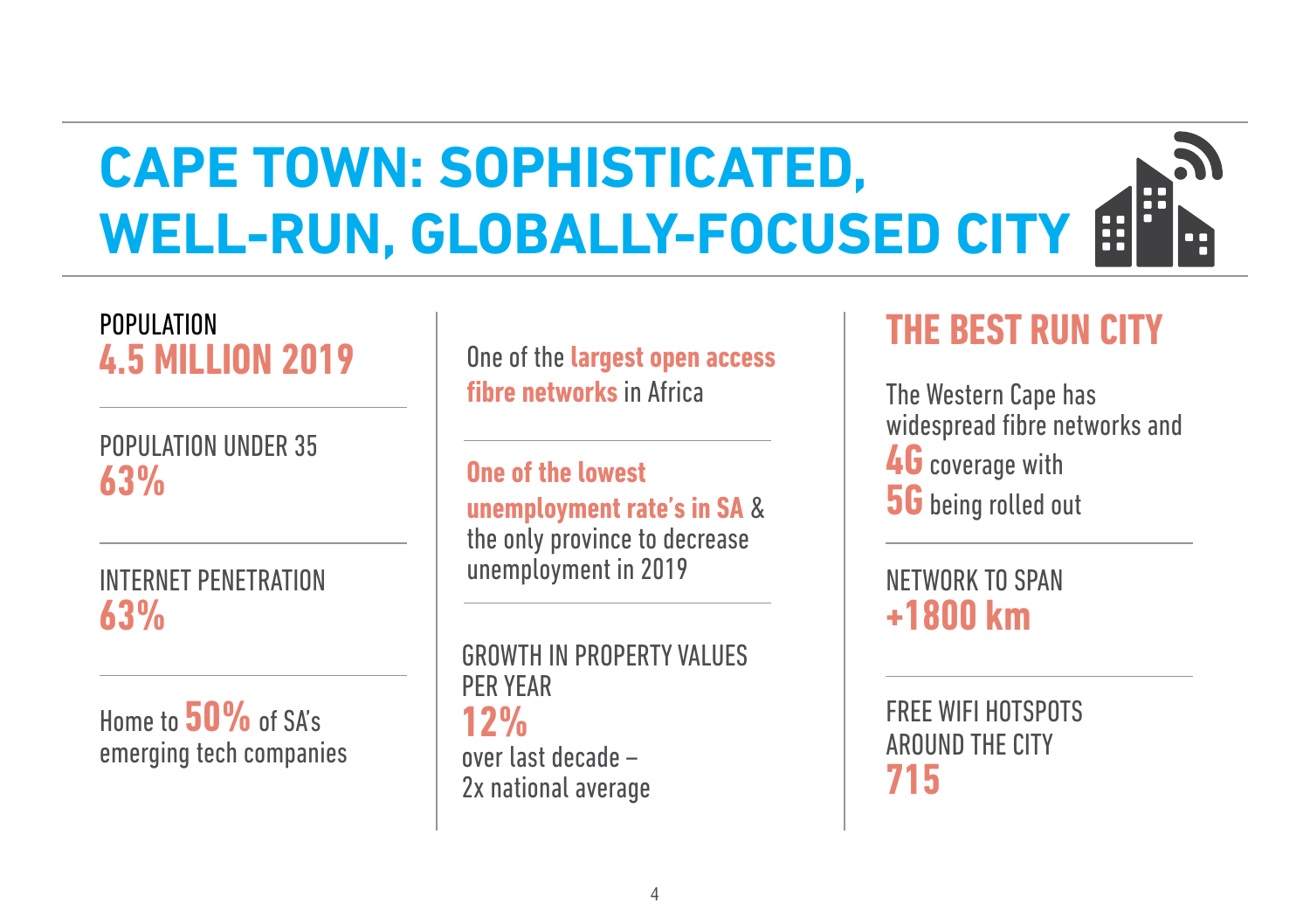#### **CAPE TOWN: SOPHISTICATED,**  Æ **WELL-RUN, GLOBALLY-FOCUSED CITY**H

# LOCATIONS **225**

The Western Cape is connected FREE WIFI HOTSPOTS Several thousand **wifi hotspots** to the world via **multiple submarine cable networks** to Europe and Asia

Cape Town is ranked in the top **30** cities at the forefront of global tech **Ubiquitous fibre networks**

available on an open access basis: Extensive FTTB (fibre to the business) and FTTH (fibre to the home) coverage

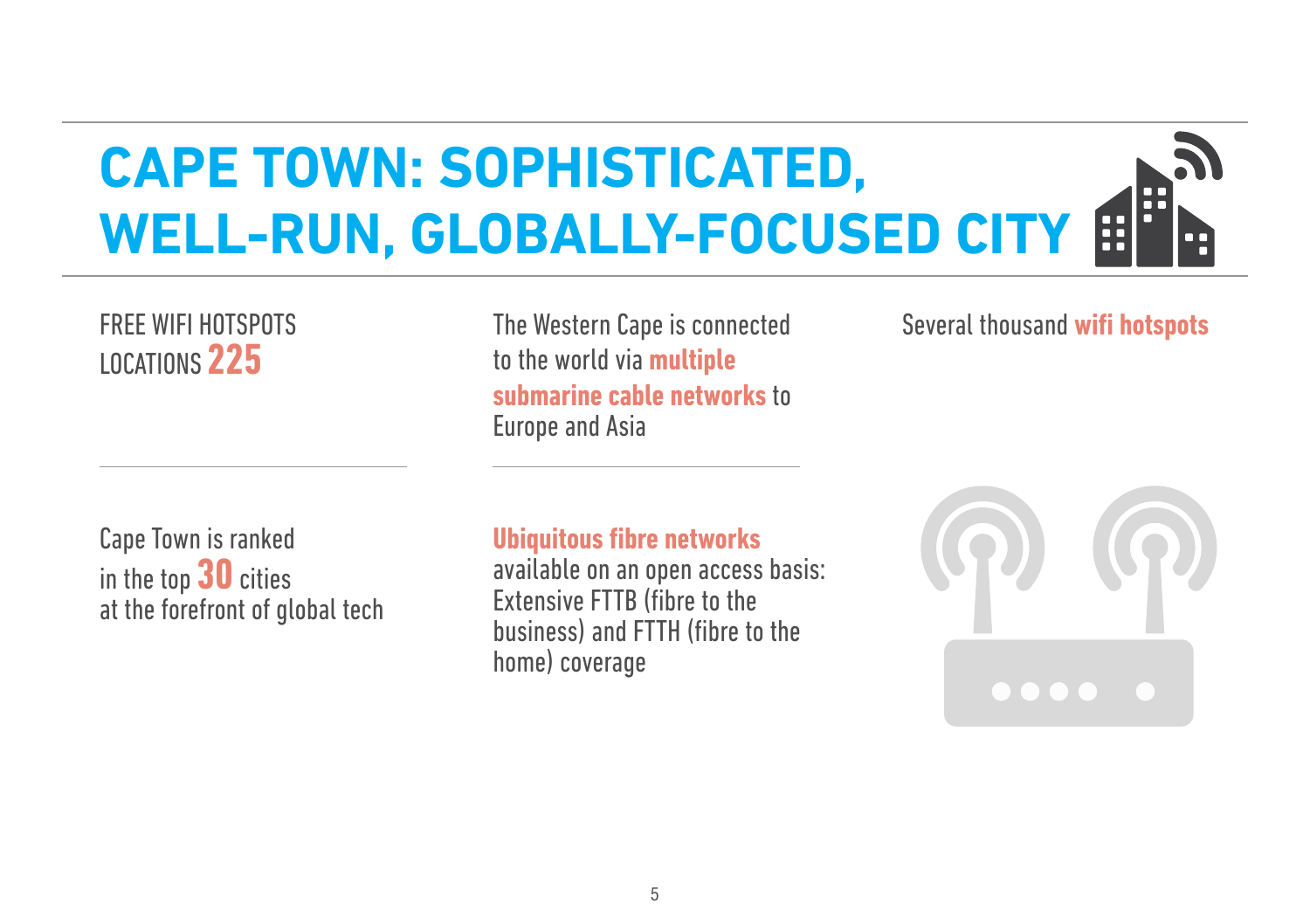## **START-UP FUNDING CAPITAL OF AFRICA – 2018**



#### **VALUE OF SOUTH AFRICAN VC INVESTMENTS**

**R1.5bn** in start-ups in 2018

#### **67%**

MORE FUND MANAGERS ACTIVELY SEEKING INVESTMENT

#### **48.2%**

businesses located in the WC account for the largest way of transactions by value

#### **NUMBER OF SOUTH AFRICAN VC INVESTMENTS**

181 deals in 2018, and increase of 14% from 159 deals in 2017

# **56%**

OF SOUTH AFRICAN VC TRANSACTIONS CONCLUDED IN SA COMPANIES ARE HEADQUARTERED IN CAPE TOWN

#### **SOUTH AFRICA VC RATES OF RETURN**  Ave ROI / per annum **20%**

More than **50%** of VC exits in SA were positive in 2017

Software sector comprised **5.2%**of deal value

Deals involving the ICT sectors account for **5.2%**in 2018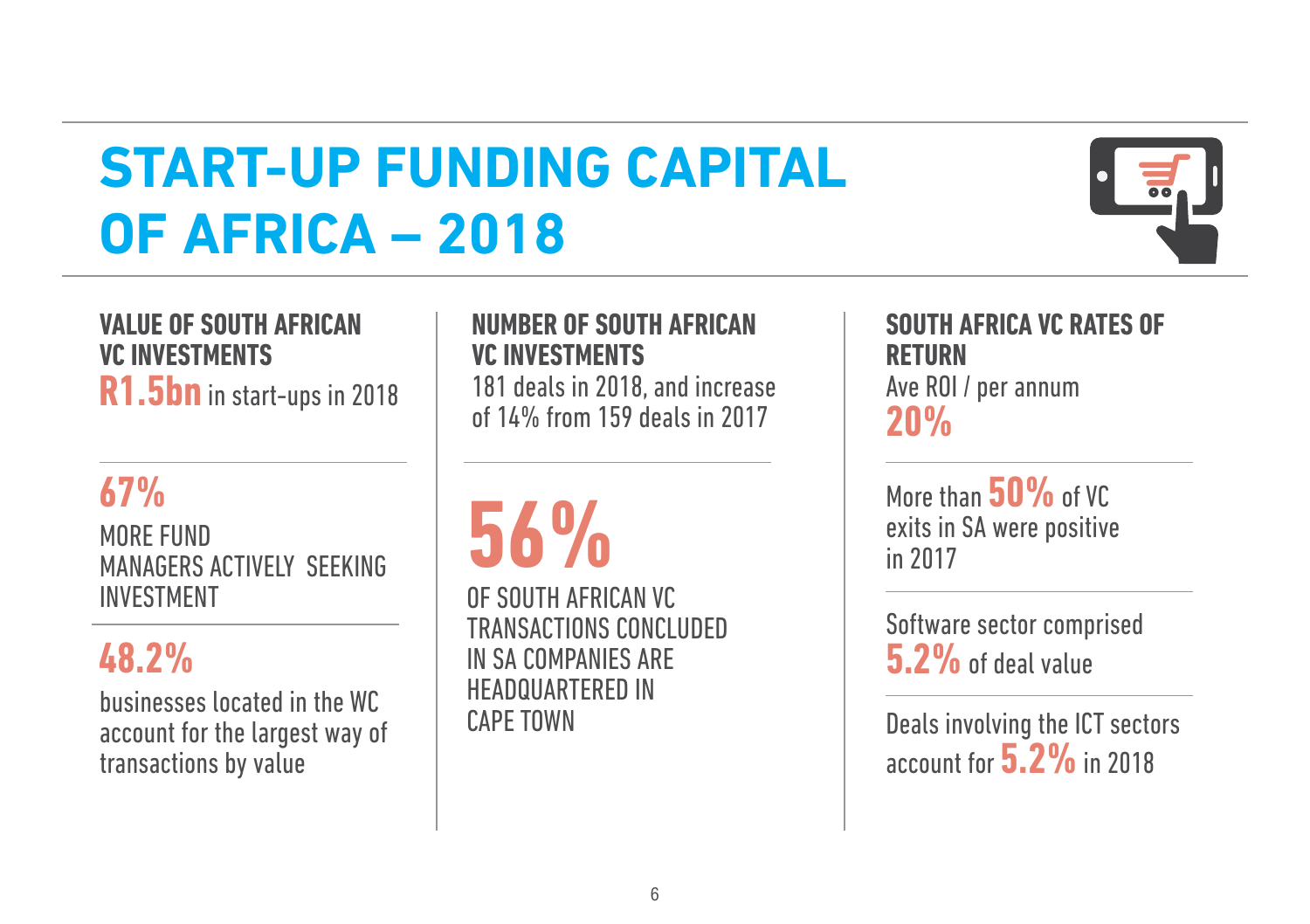## **ACTIVE ANGEL INVESTOR COMMUNITY**

**South Africa has an active angel and family office investing community and the potential for more:** 

South African US\$ millionaires **+38 200**

#### **INVESTORS ARE ATTRACTED TO CAPE TOWN BY**

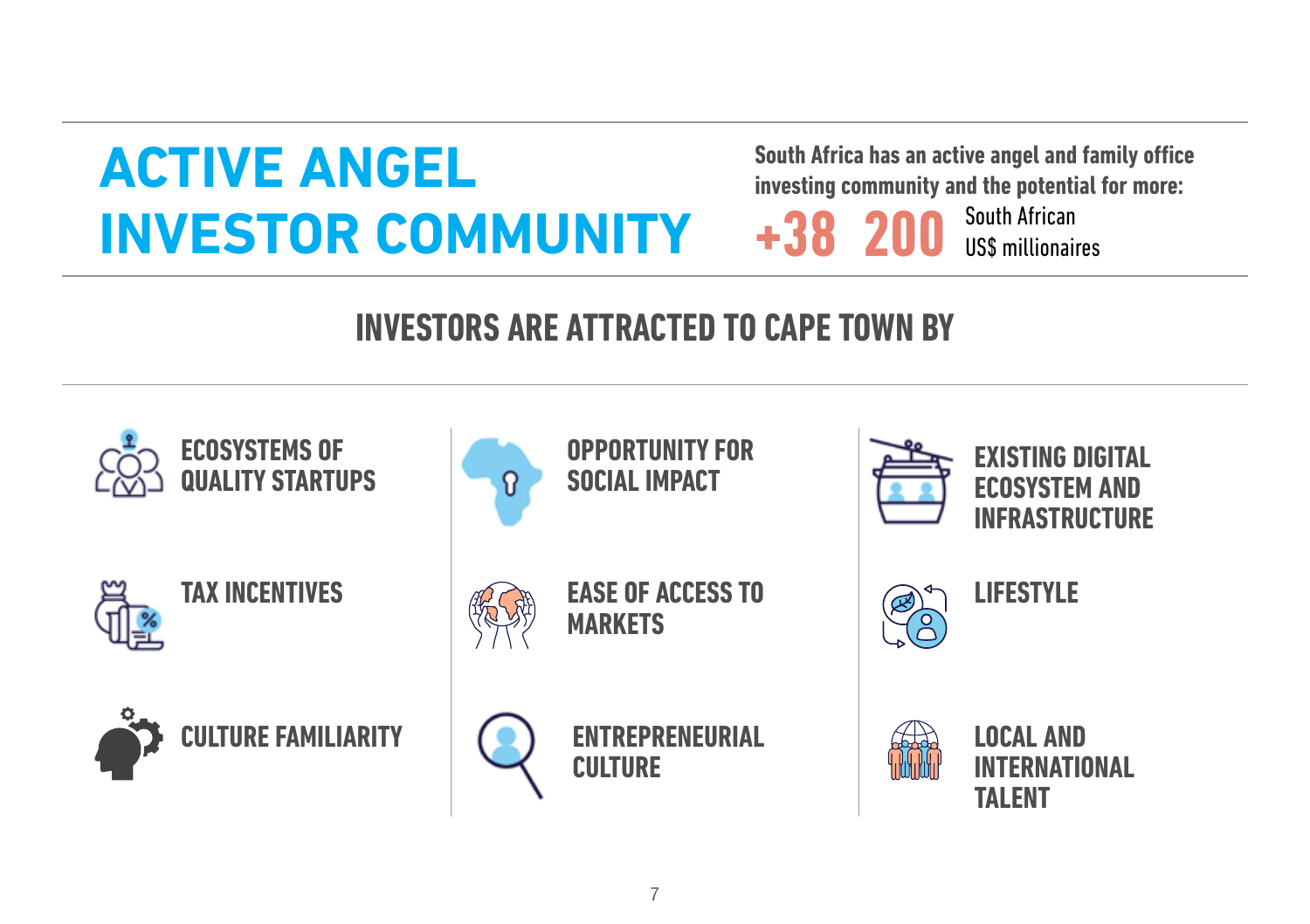### **ENTREPRENEURS BUILDING GLOBAL BUSINESSES**

1 high growth tech enabled business **creates 200+ direct jobs** 

**60% of South African Startups**  call Cape Town home

**Cape Town is ranked as the most entrepreneurial city in South Africa**



**INTERNATIONAL & LOCAL TALENT & CULTURE**



**ACCESS TO FUNDING** 





**COMMUNITY** 



**ENTREPRENEURIAL** 

**COST OF TALENT**



**ECOSYSTEMS OF QUALITY STARTUPS**



**ACCESS TO AFRICA**

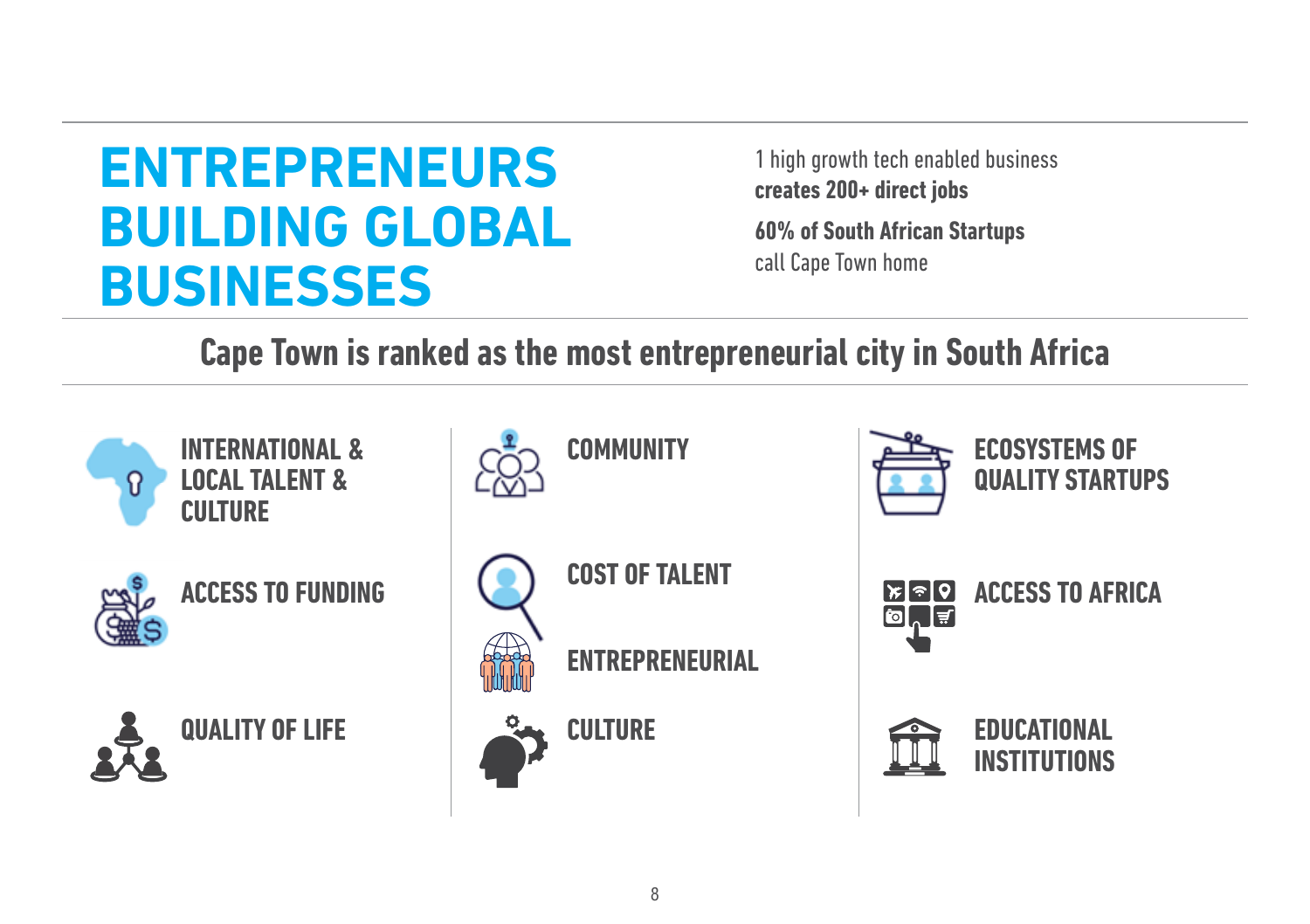# **AREAS OF INNOVATION**

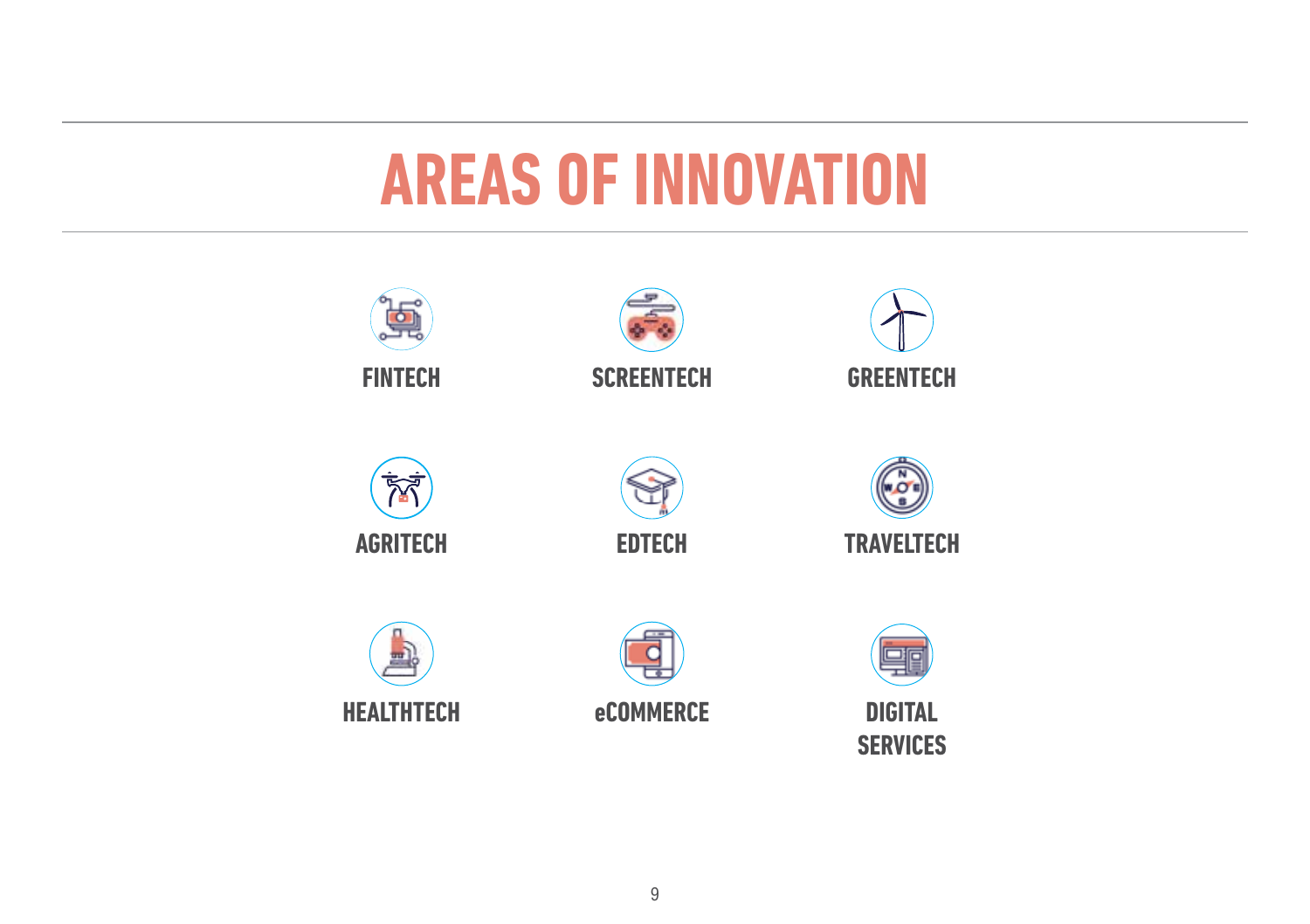# **TECH SECTOR SUCCESS STORIES**

|                            |                         | 목百                                |                                                       |
|----------------------------|-------------------------|-----------------------------------|-------------------------------------------------------|
| <b>SCREENTECH</b>          | <b>eCOMMERCE</b>        | <b>DIGITAL</b><br><b>SERVICES</b> | <b>HEALTHTECH</b>                                     |
| <b>O</b> Over              | YUPPIECHEF.COM          | SweepSouth <sup>*</sup>           | $\mathsf{HealthQ}\xspace_{\mathsf{noncons}}$          |
| triggerfish                | $\boxed{\text{nbybox}}$ | <b>WumDrop</b>                    | synexa<br><b>Blooming Equative Livelyers (Sreight</b> |
| $S_{\mathbb{R}A}$ Mosstar" | takealot @              | CARE                              | <b>ArcAqua</b>                                        |
|                            | <b>z</b> zando          | <b>R</b> e Orderla                | <b>RecoMed</b>                                        |
|                            | SUPERBALIST.COM         |                                   |                                                       |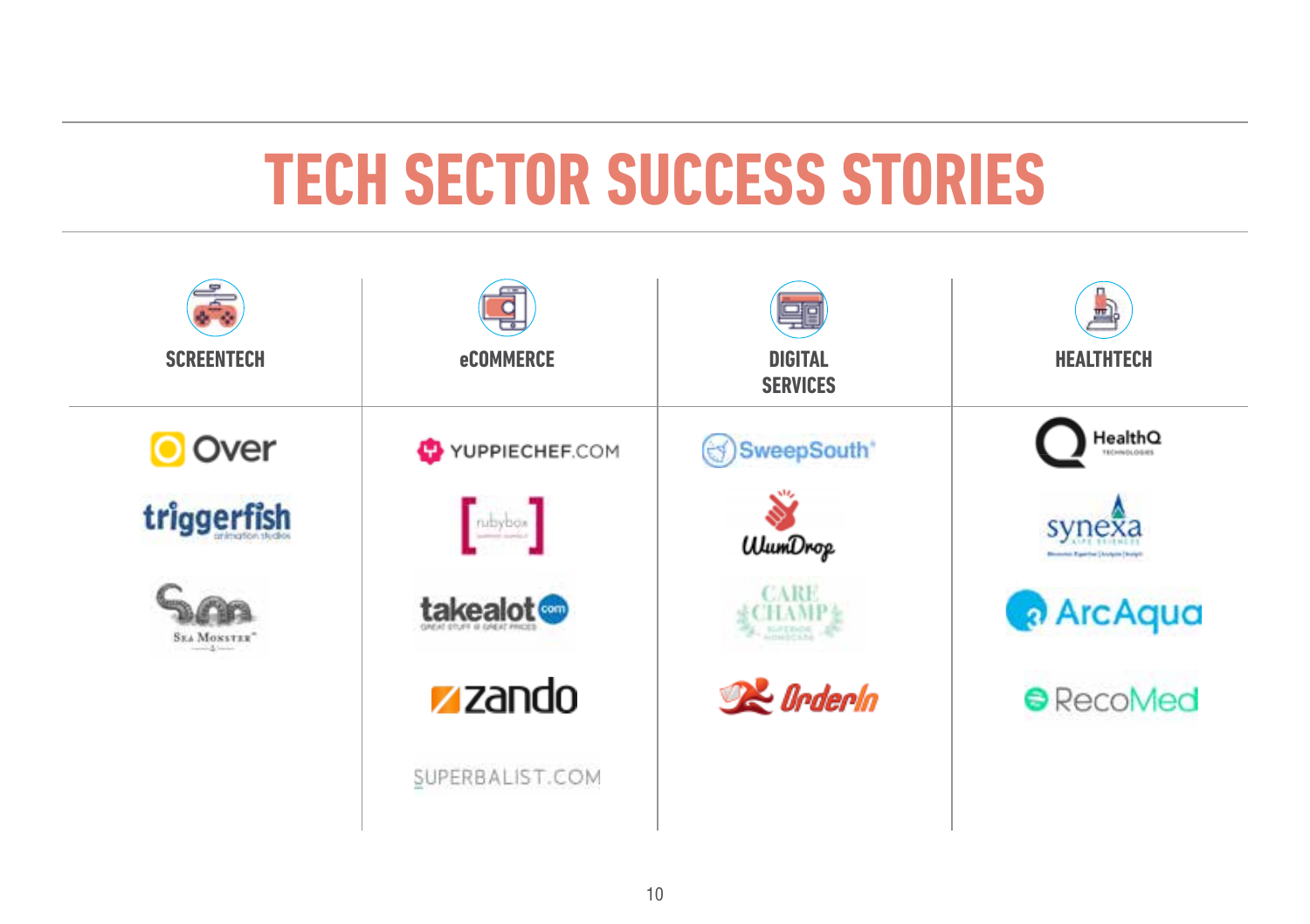# **TECH SECTOR SUCCESS STORIES**

| 臭                |                                    |                          | ŔŤ.                |                       |
|------------------|------------------------------------|--------------------------|--------------------|-----------------------|
| <b>FINTECH</b>   | <b>EDTECH</b>                      | <b>TRAVELTECH</b>        | <b>AGRITECH</b>    | <b>GREENTECH</b>      |
| YOCO             | getsmarter                         | travelstart <sup>O</sup> | <b>Aerobotics</b>  | C: sunexchange        |
| wigroup <b>L</b> | عیبی<br><b>Rekindle</b><br>earning | <b>TIMBUKTU</b>          | Scatec Solar       | enei<br>Green Power   |
| (") SnapScan     | $\circ$<br>RETHINK                 | go2africa.com            | <b>@Aerovision</b> | <b>MAINSTREAM</b>     |
| <b>Prodigy</b>   | SIYAVULA                           | Safarillow               |                    | <b>Acciona</b>        |
|                  | teach me 2                         | $\bullet$                |                    | <b><i>INORDEX</i></b> |
| <b>JUMO</b>      |                                    |                          |                    | Gestamp $\mathscr O$  |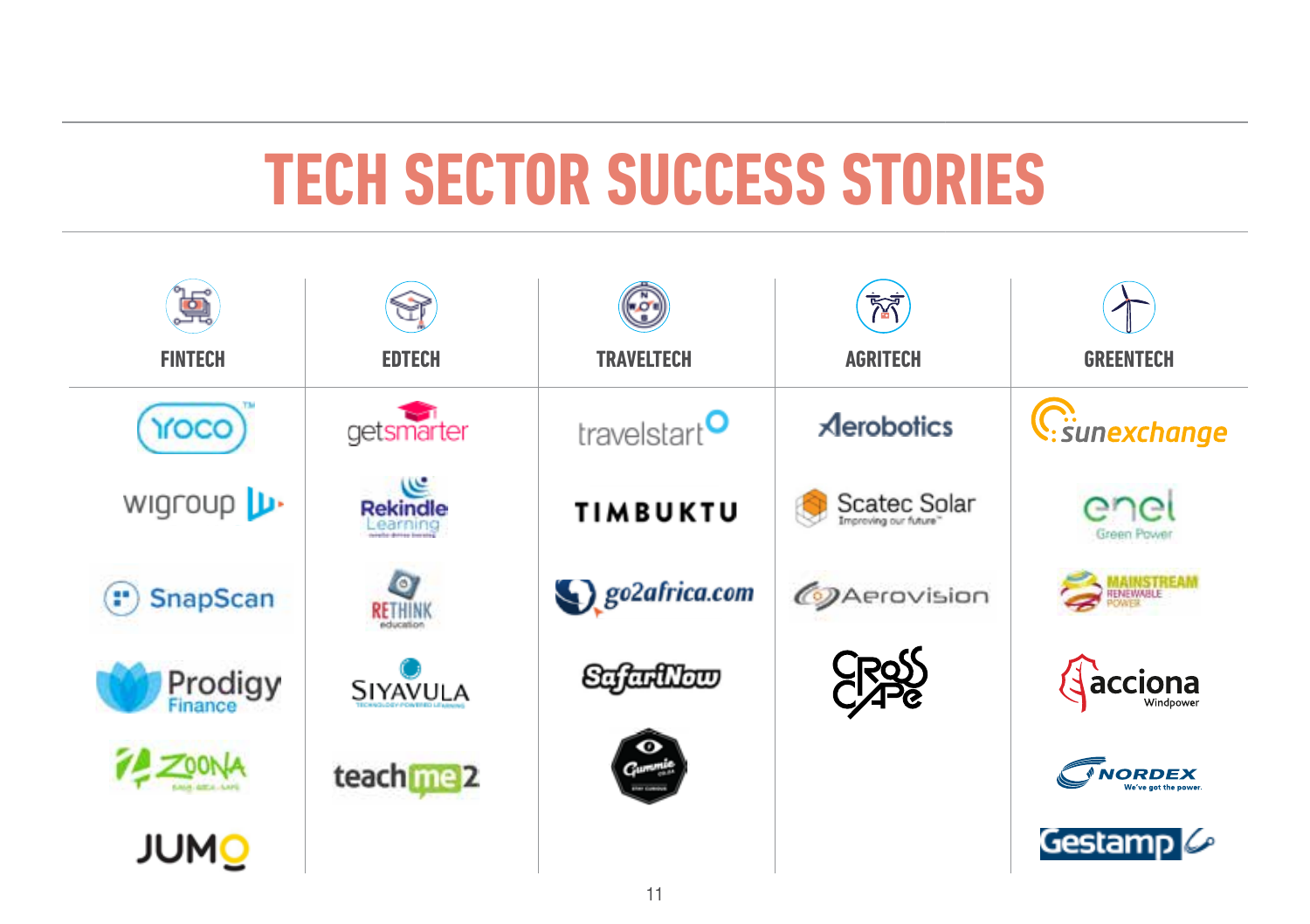# **HIGHEST NUMBER OF ACCELERATION & CO-WORKING SPACES IN AFRICA**





Cape Town is home to **The oldest tech incubator** in Africa.

INCUBATED BUSINESSES **+2000**

ENTREPRENEURS SUPPORTED **+3000**



#### **LOCAL INTERNATIONAL ACCELERATORS**







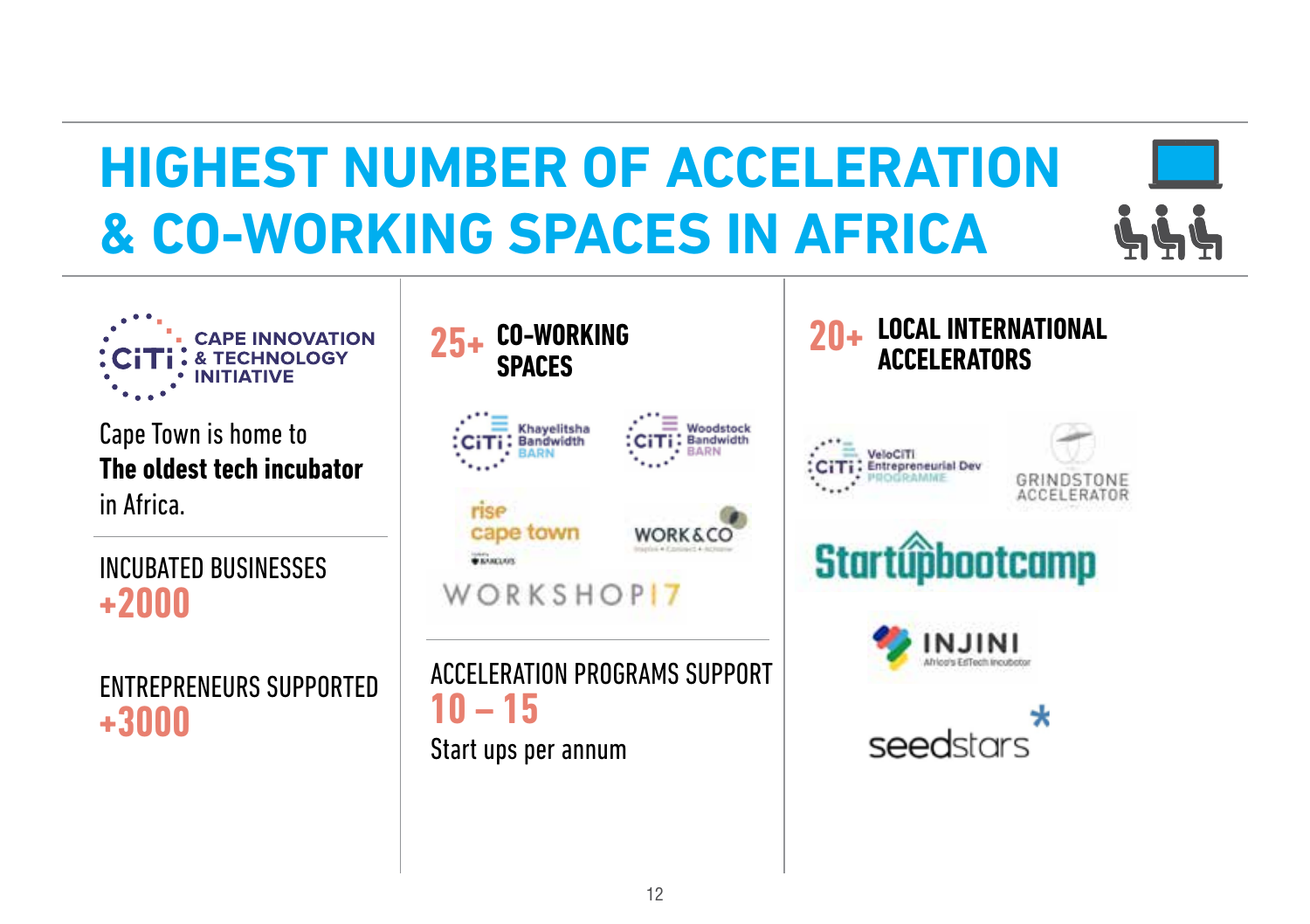# **AFFORDABLE, TALENTED PEOPLE & GLOBALLY RECOGNISED UNIVERSITIES**

**In a 50km radius there are 4 world-class universities, 2 globally recognised** business schools, research councils, private & public coding schools

### **+12000**

graduates produced annually in **ENGINEERING, SCIENCE, TECH & MATHEMATICS**

Software engineers & developers in Cape Town are

 $\left(\text{\textdegree}\right)$ 

### **40–80%**

less expensive than developed markets

The Western Cape ecosystem is better developed with institutions that have highly effective Technology Transfer Office's (TTO), and an emerging innovation specialist capability in the life sciences

#### **STELLENBOSCH UNIVERSITY & BUSINESS SCHOOL**



**UNIVERSITY OF CAPE TOWN & GRADUATE SCHOOL OF BUSINESS** Coders trained per annum **+500**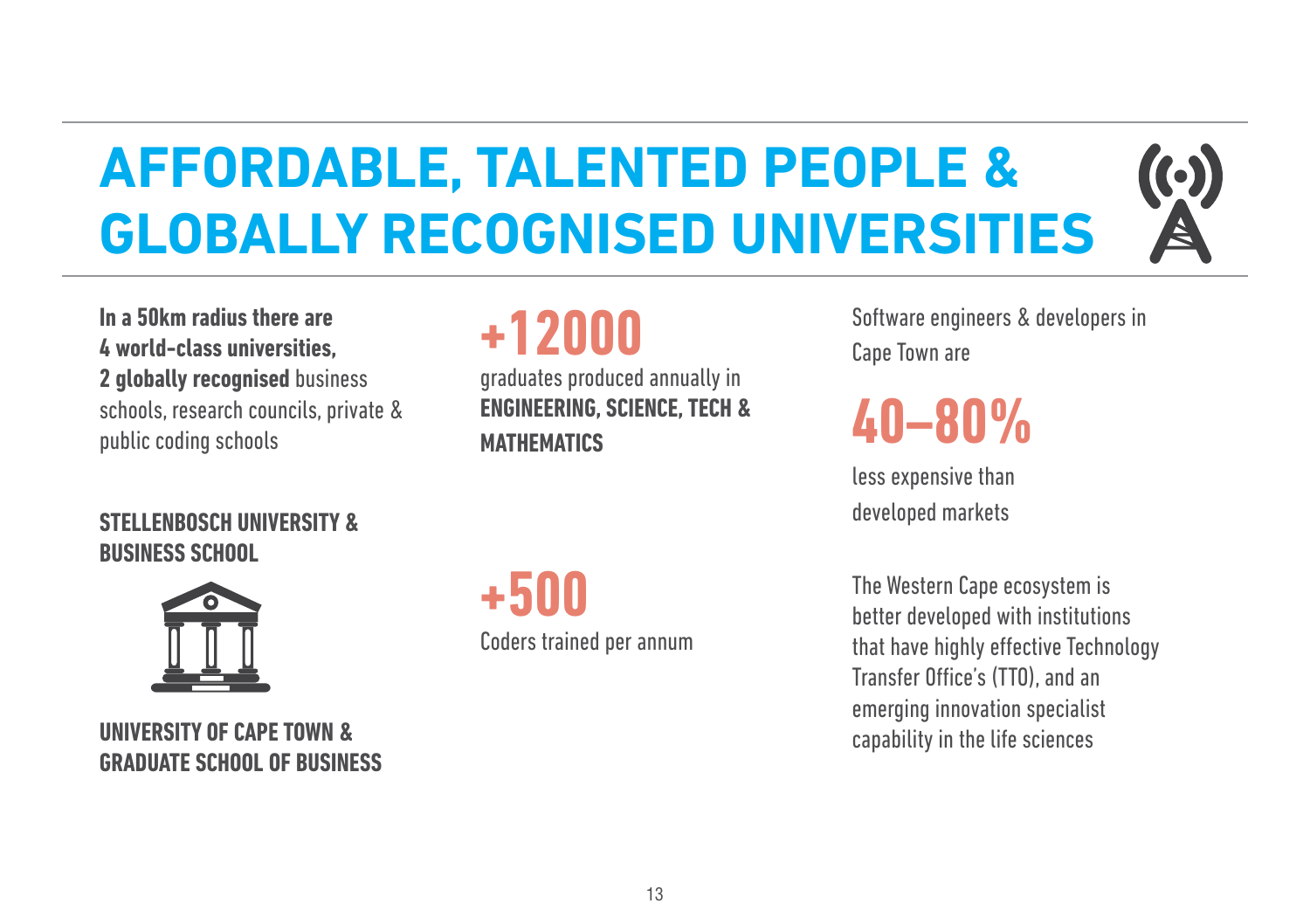## **THE WESTERN CAPE: KEY SECTORS & CORPORATE ACTIVITY**

25 Johannesburg Stock Exchange (JSE) listed companies are headquartered in Cape Town





**TOURISM** 





TECH



HALAL FOOD





AGRI PROCESSING



ASSET MANAGEMENT



SUSTAINABLE ENERGY

GREEN ECONOMY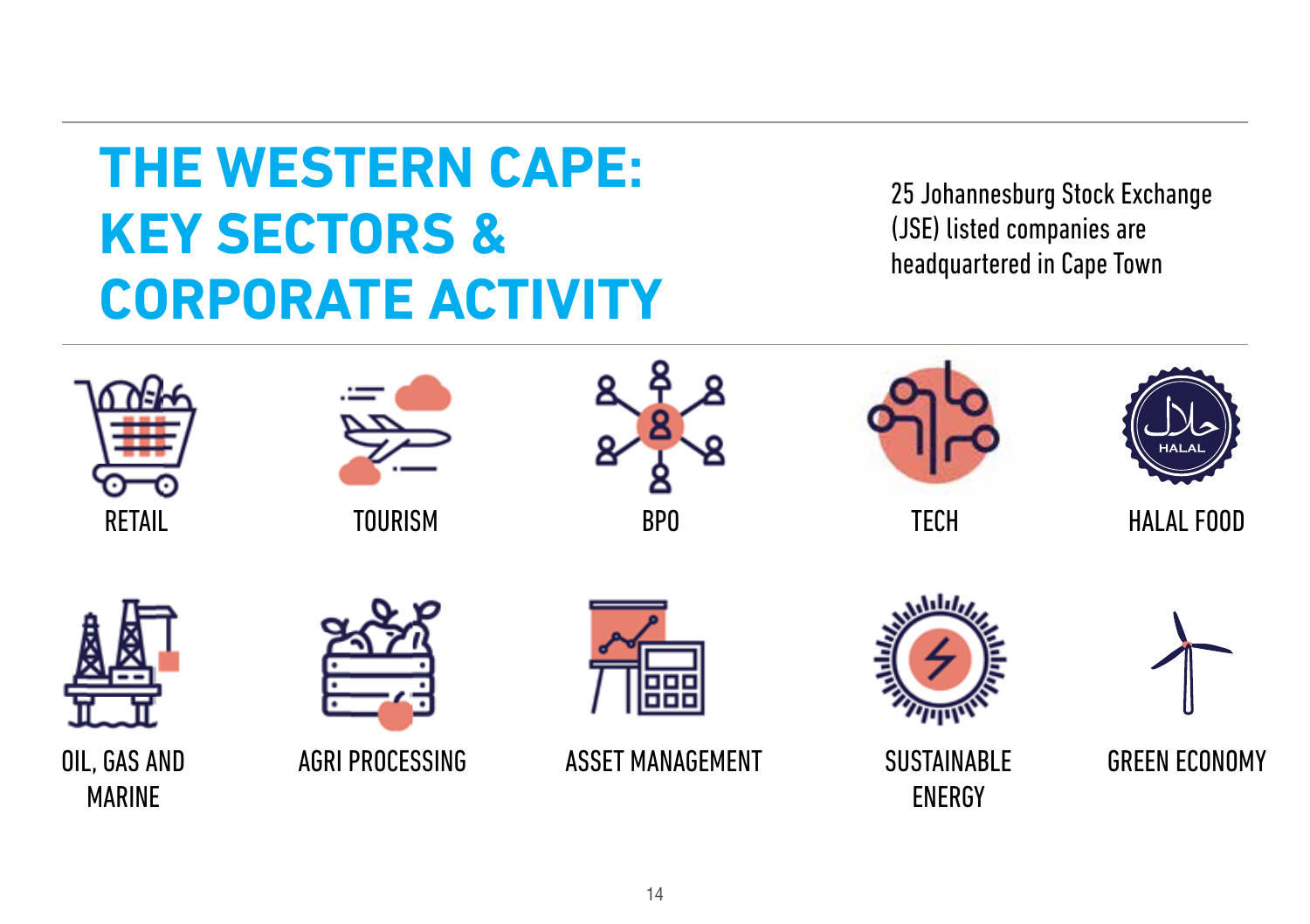### **CAPE TOWN IS HOME TO GLOBAL INNOVATORS**





**CAPITEC** 

One of the top 10 tech investors in the world

Globally voted as "the world's best bank"



EC2 cloud built in Cape Town & Amazon Web Services operates from the city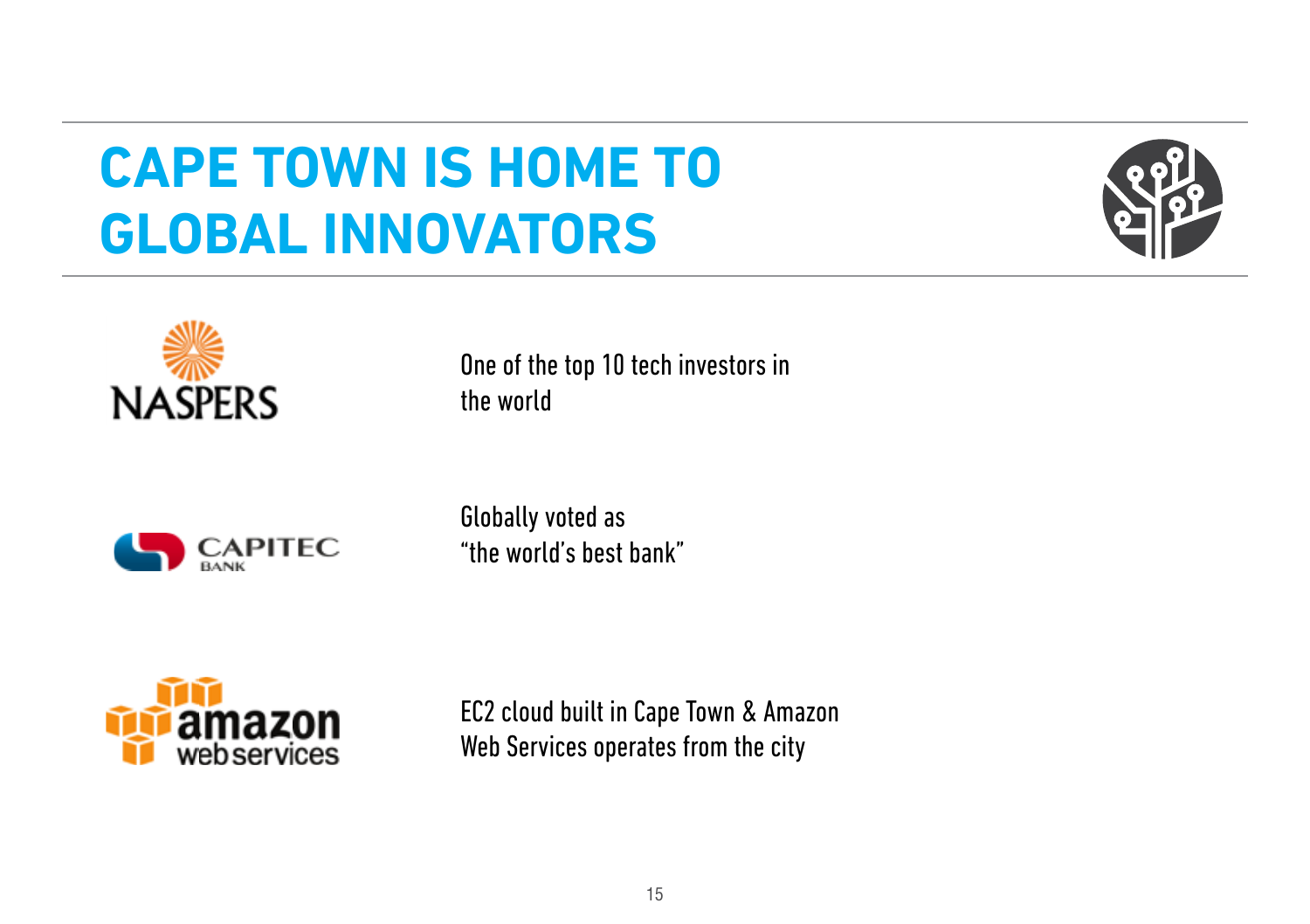## **GLOBAL INVESTORS INTO THE CAPE TOWN TECH SECTOR**



















ORACLE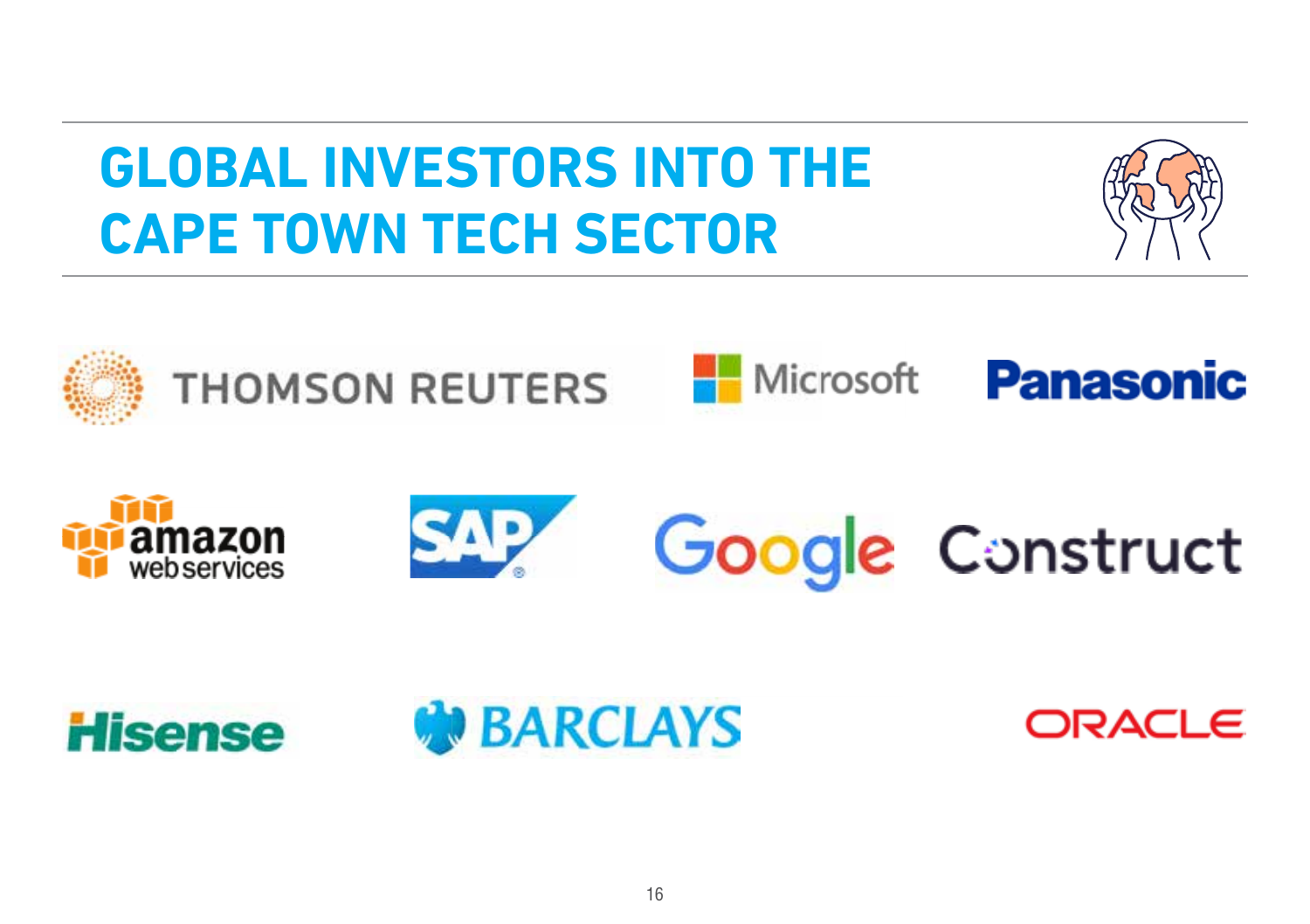## **KEY ECOSYSTEM ENABLERS PUBLIC & PRIVATE COMPANIES ENABLING THE TECH SECTOR**